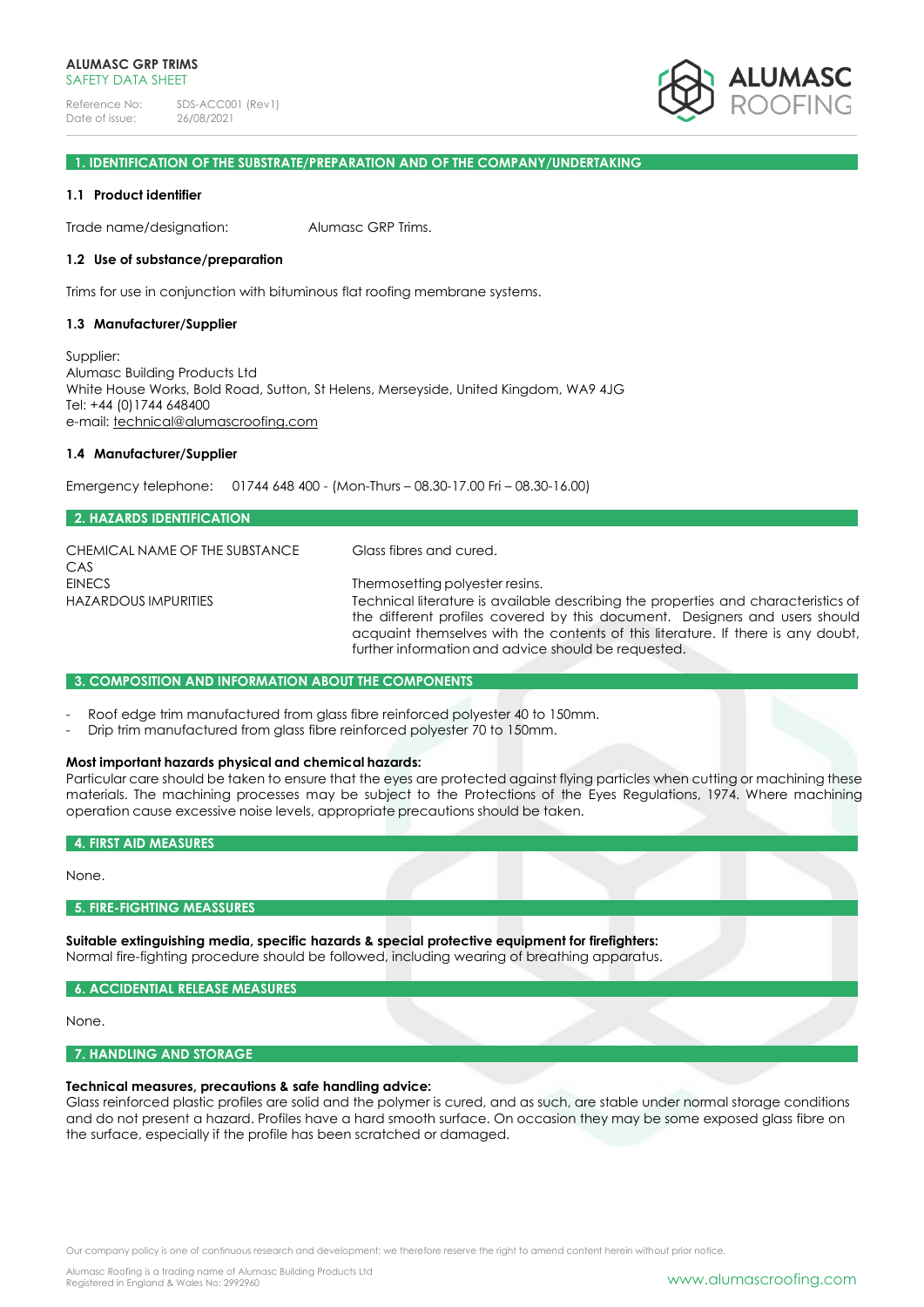Reference No: SDS-ACC001 (Rev1)<br>Date of issue: 26/08/2021 Date of issue:



# **8. EXPOSURE CONTROLS/PERSONAL PROTECTION**

A small proportion of personnel may be sensitive to machining dusts and develop skin irritation when in contact with it. Suitable precautions should be taken (e.g. barrier creams) and a high standard of personal hygiene maintained.

Machining or cutting of these products gives rise to dust. Therefore, where regular or large scale cutting or machining operations are carried out, dust extraction measures should be taken, including the wearing of face masks. Accidental inhalation of small qualities of dust need not be a cause for concern. Appropriate local exhaust ventilation should be provided on all machines where fabrication produces appreciable dust. Ventilation is required to reduce airborne dust and to extract it away from the operator. Gloves should be worn when handling the profiles and appropriate precautions should be taken to avoid accidental slippage of stacked materials in storage or transport. Normal precautions should be taken to avoid injuries caused by sharp edges.

# **9. PHYSICAL AND CHEMICAL PROPERTIES**

None.

# **10. STABILITY AND REACTIVITY**

These materials are difficult to ignite and therefore not hazardous as a potential source of ignition. In a conflagration, however, they will add to the fire and will evolve hazardous fumes and smoke. The extent of their contribution to combustions depends on the particular circumstances applying at the time, eg ventilation, proximity of other readily combustible materials. The profiles are made from thermosetting polymer. These polymers do not melt or drip when hot or exposed to fire. No additional halogen compounds have been added to the polymer in these profiles to improve the fire resistance properties. Therefore, the smoke can be considered halogen free but it should always be treated as hazardous.

Pultruded profiles consist of glass fibres in a matrix of cured thermosetting polyester resin. The presence of very limited quantities of free styrene may be detected by smell if the profiles are stored in a confined area. It is most unlikely that sufficient styrene would be given off to reach the short-term exposure limit. This exposure limit is different in different countries (250 ppm in UK).

# **11. TOXICOLOGICAL INFORMATION**

No data is available on this product.

**12. ECOLOGICAL INFORMATION**

Mobility: Insoluble in water.

Further information: No known adverse environmental effects.

# **13. DISPOSAL CONSIDERATIONS**

Dispose of in compliance with all local and national regulations.

**14. TRANSPORT INFORMATION**

This product is not classified as dangerous for carriage.

**15. REGULATORY INFORMATION**

No significant hazard.

**16. OTHER INFORMATION**

#### **Restricted use:**

For use with waterproofing membranes on building.

#### **Further information:**

The information supplied in this Safety Data Sheet is designed only as guidance for the safe use, storage and handling of the product. This information is correct to the best of our knowledge and belief at the date of publication however no guarantee is made to its accuracy. This information relates only to the specific material designated and may not be valid for such material used in combination with any other materials or in any other process.

Our company policy is one of continuous research and development; we therefore reserve the right to amend content herein without prior notice.